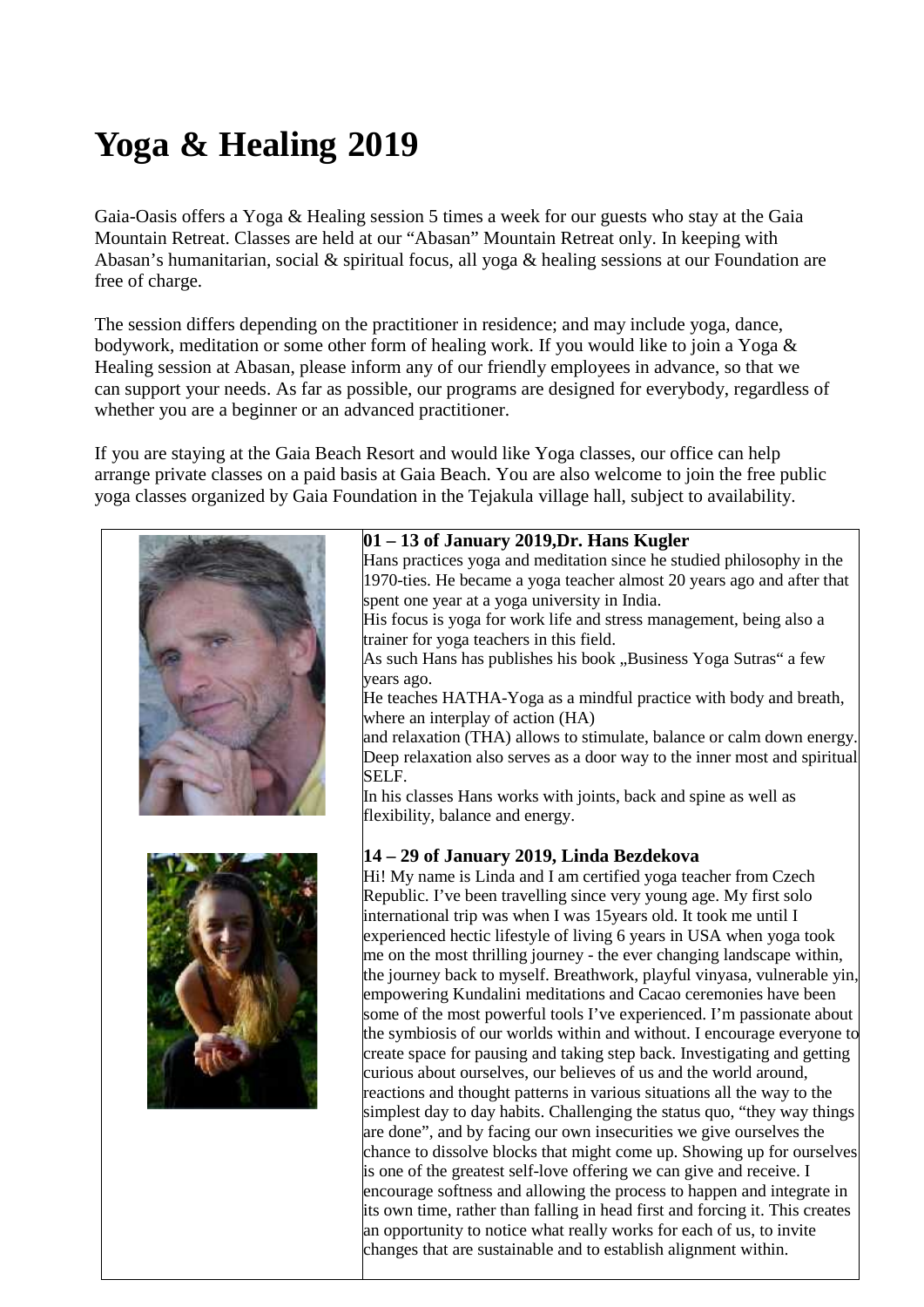

#### **01-31 of March 2019, Eline Janine Muller**

My name is Eline. I live in Amsterdam, the Netherlands. I work as a forensic and clinical psychologist, psychotherapist and yoga teacher. I finished my yoga teacher (YTT200) training in the mountains of Guatemala.

On this sacred Mayan grounds I experienced we are part of nature and nature is part of us. In my own life I discovered practicing and studying yoga is guiding me in the journey of life. I came to realize that the universe is so much kinder and wiser than I could ever imagine. So to me yoga is a spiritual path in the first place and at the same time the lessons are so down to earth.

The asana practice is a tool to unite body, mind and spirit. To unite our daily life with our spiritual life.

So yoga is never just about the physical practice. It is also about the flexibility of the mind.

We learn to feel, respect and reflect on our own boundaries and at the same time consciously setting new boundaries there where they serve our body and our true self.

My classes follow the rhythm of nature: with respect to the seasons, the elements, the sun and the moon. Connected to the time of day, being more dynamic and energetic in the mornings and more reflective and restorative in the evenings.

Through yoga we learn and connect to ourselves, others and all beings. This is how I teach. For everyone, for every body, every day.

## **01-30 April 2019, Elisabeth Mark**

I teach Hatha Yoga, Vinyasa Yoga and Yin Yoga. I have been teaching Yoga for 7 years in different locations.

Mainly I am teaching at the gym, health center and companies. My focus is on the breath and bring people back into balance. Here in Munich people are so stressed. They enjoy it to come in my class to take a break from all the stress. I am not a teacher who does a lot of hands on because people should have fun and should not get the feeling to get under pressure. Yoga is for me the moment to come down, feel my body, my breath and come back to the present. Also thats the moment to charge the batteries, stretch and hold the body fit. This is exactly what I teach to the people. I am able to teach beginners and medium level. I don´t teach advanced classes or acrobatics.

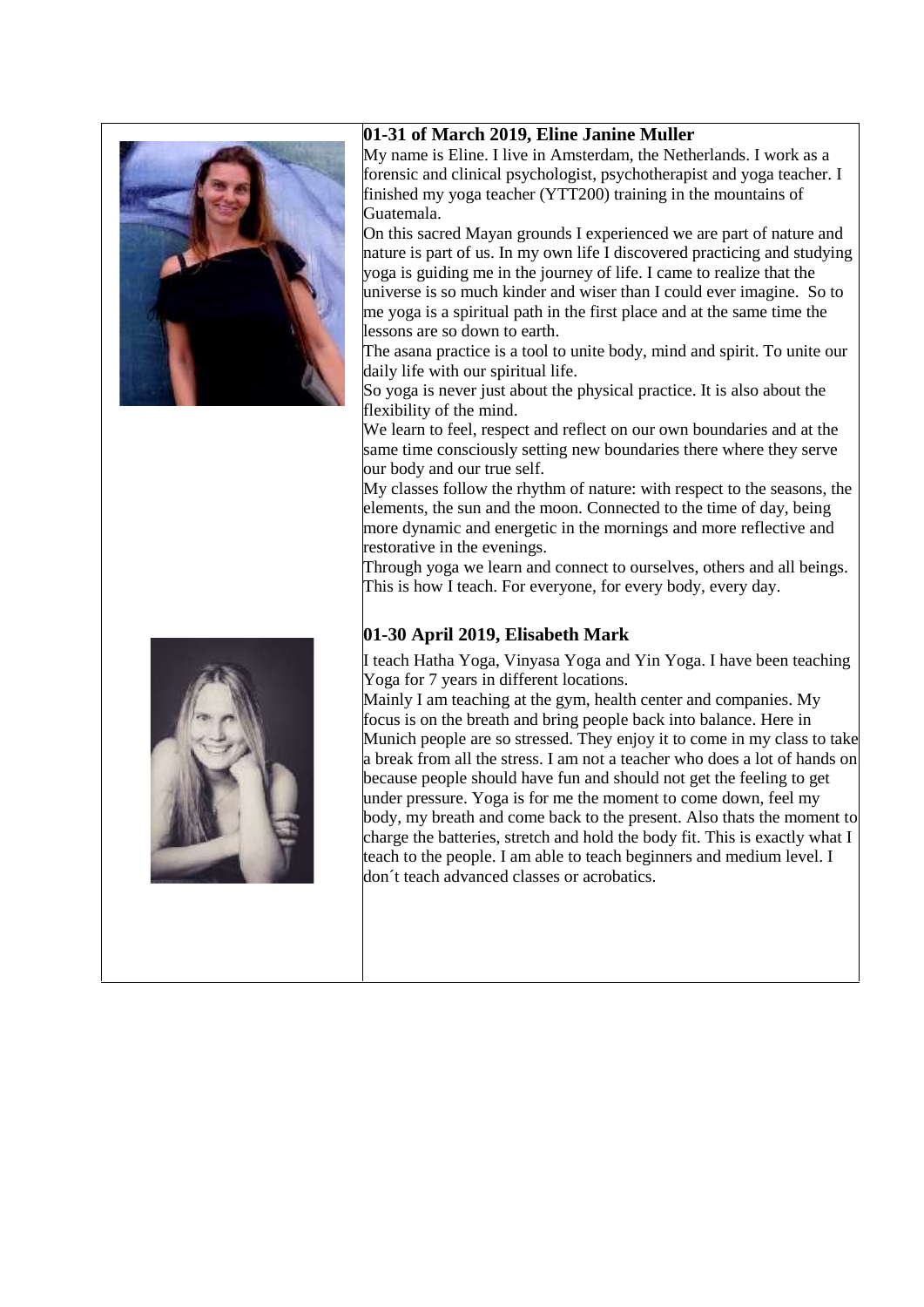



## **01-31 May 2019, Atmavani (Jacqui Fletcher)**

My name is Atmavani (Jacqui Fletcher) and I am a full-time Yoga teacher based on the Central Coast of New South Wales, Australia.I have a strong interest in health and wellbeing so both my own practise and teaching have developed a strong therapeutic focus. Each week, I have a particular theme to my classes. The inspiration for these themes comes from a variety of sources including the seasons, Yogic philosophy, student requests and health issues identified by the students themselves.I teach an integrative style of Yoga that pieces together a range of different practices from a wide variety of Yoga styles. With Hatha Yoga at its core, this tradition also borrows from Raja, Karma, Jnana, Mantra and Bhakti Yoga styles to form a wholistic approach. With this blending of practices from a number of different Yoga styles, the idea is to try as many as you can and then choose the ones that best suit you. The philosophy behind this Yoga tradition recognizes that everyone is different and, therefore, each person requires a unique combination of practices to bring them into balance and harmony.A key feature of this style of Yoga is its adaptability to suit almost all levels of student mobility and flexibility. This means that if you can't tie yourself into a pretzel or even sit on the floor, you can still participate. Practises can be as challenging as the students' capacity allows and tailored to address a whole range of health issues. Stress reduction and the tools to deal with the symptoms of stress as they occur, are also important and highly valued outcomes.I found this style of Yoga during a period in my life when I was seriously ill with an auto-immune disease. As with all such illnesses, stress plays a big part in my level of wellbeing. When I attended my first class, I couldn't believe the level of relaxation I had achieved in just an hour and a half of practice. I was hooked immediately!!!I decided I needed to find a way to incorporate Yoga into my everyday life. Having an extremely stressful career, I just knew it was time for a change. So I spent two and a half years training full-time with the Academy of Yoga Science at Mangrove Yoga ashram on the Central Coast of New South Wales. As well as a comprehensive study of Yoga, the course delivers well-rounded training with the inclusion of exercise science and anatomy & physiology subjects.I am now doing what I love and feel I was meant to do – I believe I have found my dharma - and I look forward to sharing my passion with you!

# **01 June-13 July 2019, Carolin Sahej Dhyan Kaur Lüthe**

My name is Carolin Sahej Dhyan Kaur Lüthe and I am from Germany. I practice Yoga since 2009. Since July 2017 I am Kundalini Yoga teacher Level 1 and since March 2018 Childrens Yoga Teacher. Kundalini Yoga is for body, mind and soul. It helps you to be happy,

healthy and holy in your life and the mantras and music we use there are really touching the heart.

This Yoga really changed me and my life and I hope to give a little of that magic to you, too.

I have expiriences in teaching children at an elementary school as well as teaching adults.

I am very excited to meet you at Gaia Oasis in June/July 2019.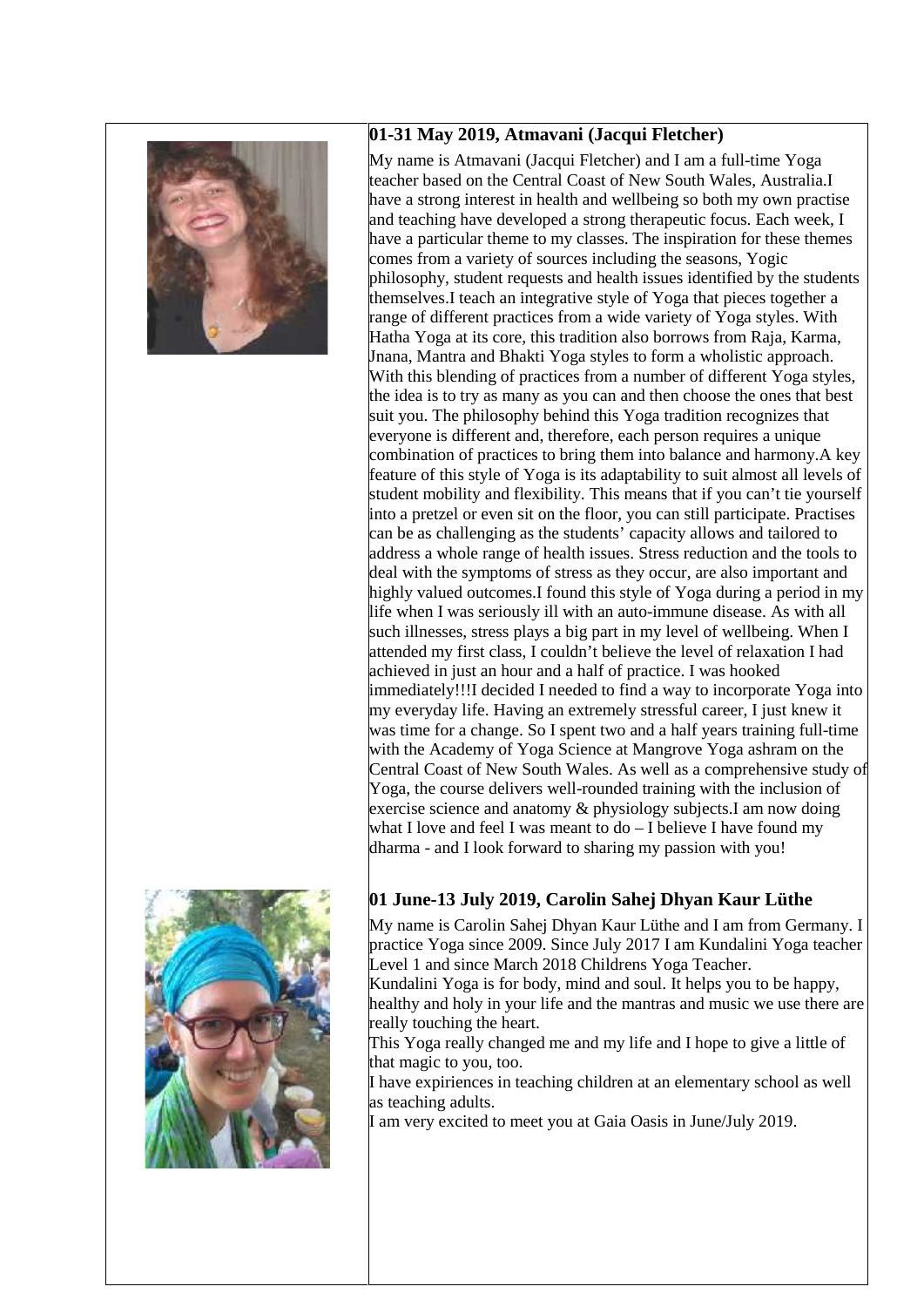

### **07 September-30 September 2019, Belen Martinez Garcia** 1. TRAINING

Hatha Yoga and Acroyoga – RYT 200. 2017 Kundalini Yoga – 500 hour training. 2018 - currently

2. EXPERIENCE

Integral Health Shiatsu Center in Granada. 2017 – 2018 Bicha in Granada. 2018

Numerous events in Granada, Màlaga, Ronda, Jaén and Seville. 2017 -

## 2019

Collaboration in many workshops 2017 - 2019

Teacher in Acroyoga Comunitat Festival, Alicante 2019Brief review: Belén Martínez García, trained as a Hatha Yoga and Acroyoga teacher by the acro.yoga.thai school (Barcelona, Kerala) in 2017. Trained in Thai Massage. RYT 200 - 200H Yoga Teacher Training Certification (Yoga Alliance). Currently, she is being trainned as a Kundalini Yoga teacher by

The Yoyyoga school (Granada) 500 hours of training (2 years, of which she has completed one).

Two years of experience teaching Hatha Yoga and Acroyoga in several schools and events: Integral Health Shiatsu Center, Granada; Bicha, Granada; International Day of Yoga, Granada; multiple acroyoga workshops in collaboration with other acroyoga teachers: Sergio Sánchez, Lucas Nunes, Patricia Egido, Álvaro Revuelta. She has participated in workshops for family yoga, yoga for couples, adults with special necesities, etc. in Malaga, Granada, Seville, Jaén and Ronda. She has collaborated as a teacher at the Acroyoga Comunitat Festival in Alicante.

In addition, she has given free classes to several groups, online individual classes and has been a meditation guide on several occasions.

Unconditional yoga enthusiast, in all its versions, finding in daily discipline, connection and calmness, balance, coherence, acceptance and strength to show her passion for life.